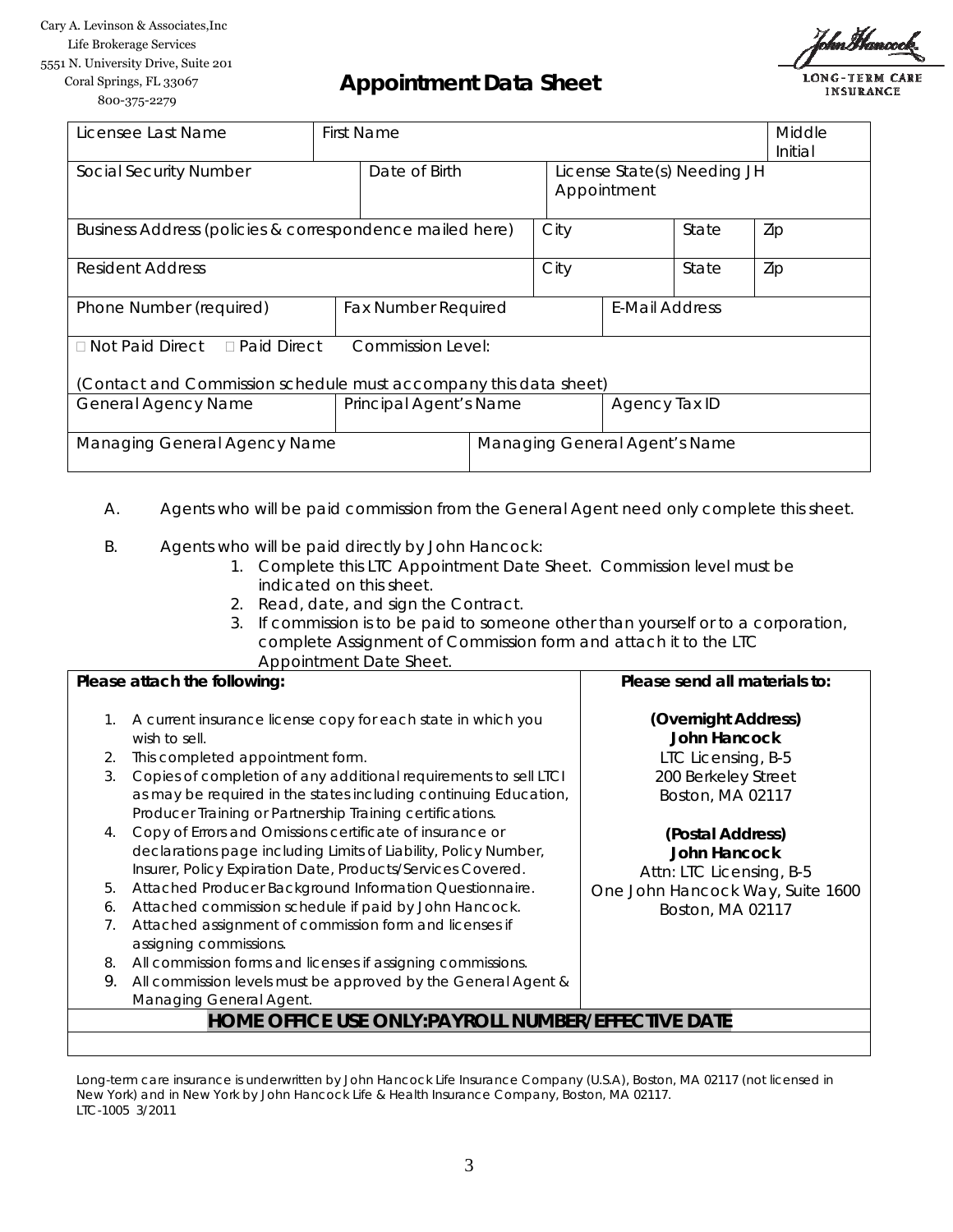# **Producer Background Information Questionnaire**

tchnMancoc

**LONG-TERM CARE INSURANCE** 

The following questions are to assist John Hancock<sup>\*</sup> ("the Company") in selecting reputable, trustworthy representatives to sell and promote its Long-Term Care Insurance products. The Company will use the information in making an informed decision regarding the appropriateness of an appointment.

Please answer all questions. If you answer "yes" to any of these questions, please attach a separate sheet with details. A "yes" answer will not automatically cause your request for appointment to be denied, but the Company will need you to provide a sufficient explanation.

|                |                                                                                                                                                                                                                                                                          | Yes    | No |
|----------------|--------------------------------------------------------------------------------------------------------------------------------------------------------------------------------------------------------------------------------------------------------------------------|--------|----|
| 1.             | Are you currently charged with, or have you ever pled guilty or no<br>contest to, or been convicted of, any crime (excluding minor traffic<br>offences)?                                                                                                                 |        |    |
| 2.             | Are you currently or have you ever been the subject of any lawsuit,<br>claim, investigation, or proceeding alleging breach of trust or fiduciary<br>duty, fraud, or any other act of dishonesty?                                                                         |        |    |
| 3.             | Have you ever had your insurance license or registration suspended or<br>revoked, are you now or have you ever been the subject of a<br>professional license/registration or market conduct investigation,<br>claim, or proceeding?                                      |        |    |
| 4.             | Have you ever been involuntarily terminated or permitted to resign<br>from employment, or from an agent or representative appointment,<br>with any insurance or other financial services company, other than for<br>lack of production?                                  |        |    |
| 5.             | Has a bonding, surety or E&O provider ever denied an application or<br>claim, made payment for you, or terminated your coverage?                                                                                                                                         |        |    |
| 6.             | Are you delinquent in any personal or business financial obligations, or<br>does any insurance or financial services company hold a claim<br>against you for commission debit balances?                                                                                  | ┓      |    |
| 7 <sub>1</sub> | Are there any outstanding judgments, liens, or claims against you,<br>including delinquent tax obligations, or have you or any business in<br>which you were or are an owner, partner, officer, or director, ever filed<br>for bankruptcy?<br>Bankruptcy discharge date: |        |    |
| 8.             | Have you ever conducted business under another name?                                                                                                                                                                                                                     | $\Box$ |    |
| 9.             | At any time in the past 10 years, have you or any business in which you<br>were an owner, partner, officer, or director, been involved in any<br>regulatory, civil, or criminal matters not disclosed above?                                                             | $\Box$ |    |
|                | <b>Declaration and Acknowledgment:</b>                                                                                                                                                                                                                                   |        |    |

I hereby certify that the responses I have provided to the questions above are accurate and complete, and acknowledge that my request for appointment may be terminated based on any false, omitted or fraudulent information.

Producer Name (please print): Producer Signature: \_\_\_\_\_\_\_\_\_\_\_\_\_\_\_\_\_\_\_\_\_\_\_\_\_\_\_\_\_\_\_\_\_\_\_\_\_\_\_\_\_\_\_\_\_\_\_\_\_\_ Producer Signature: Date: \_\_\_\_\_\_\_\_\_\_\_\_\_\_\_\_\_\_\_\_\_\_\_\_\_\_\_\_\_\_\_\_ Date:

John Hancock refers to the John Hancock Life Insurance Company (U.S.A.), Boston, MA 02117 (not licensed in New York), and to John Hancock Life & Health Insurance Company, Boston, MA 02117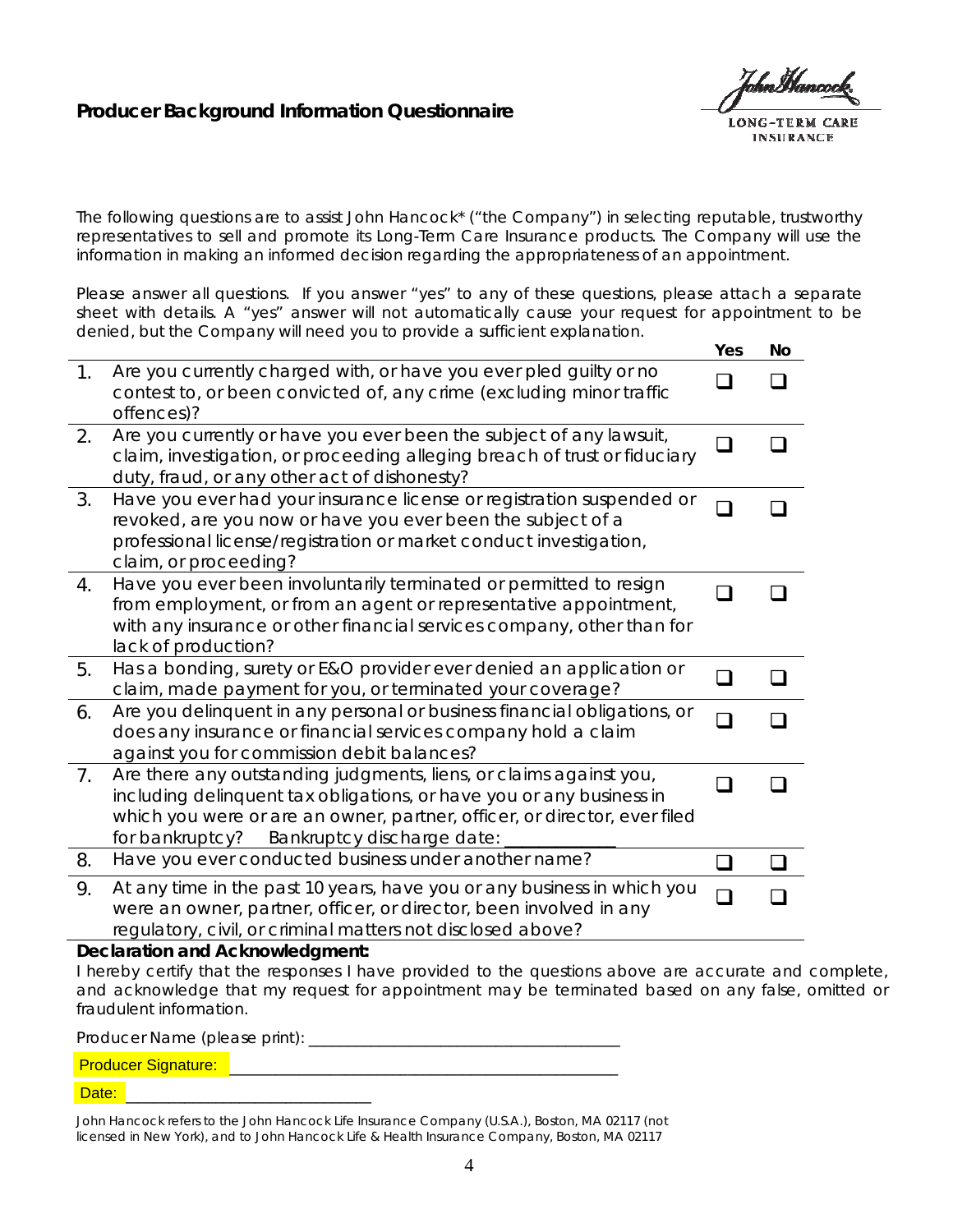**John Hancock Life Insurance Company (U.S.A) John Hancock Life & Health Insurance Company**  Attn: LTC Licensing One John Hancock Way, Suite 1600 Boston, MA 02217-1600



LONG-TERM CARE **INSURANCE** 

# **Assignment of Commissions Form**

#### **Assignor Information:**

Name

#### **Assignee Information:**

Name

**Address** 

#### SS# or Tax ID **REQUESTED EFFECTIVE DATE**

Assignor assigns to Assignee all rights, title and interest to the Assignor's rightful commission on all policies due or to become due, from John Hancock Life Insurance Company (U.S.A.) and by John Hancock Life & Health Insurance Company, its subsidiaries, affiliates, or successors (hereinafter called "Company") under the Assignor's Broker Agreement with Company dated However, such commission shall be subject to all of the terms and provisions of said contract including the right of the Company to withhold and use such commission to offset any indebtedness of the Assignor or Assignee to the Company and including any related agreements between Assignor and Assignee.

Assignor directs the Company to pay these commissions to the Assignee, and releases and indemnifies the Company from and against any and all liability to the Assignor, the Assignee or any third party for payment of these commissions in accordance with this agreement.

This assignment will become effective on the date it is accepted and approved by the Company, or, if later, the Requested Effective date indicated above.

Assignor warrants and represents that no other assignment, lien, restriction or order exists in connection with the commission described above.

\_\_\_\_\_\_\_\_\_\_\_\_\_\_\_\_\_\_\_\_\_\_\_\_\_\_\_\_\_\_\_\_\_\_\_\_\_\_\_\_\_\_\_\_\_\_\_\_ \_\_\_\_\_\_\_\_\_\_\_\_\_\_\_\_\_\_\_\_\_\_\_\_\_\_\_\_\_\_\_\_\_\_\_\_\_\_

Assignor Signature **Date** Date

#### **Consent to Assignment**

The Company consents to the above assignment of commission subject to the terms, provision and conditions stated or referred to herein, but assumes no responsibility or obligation as to the validity or sufficiency thereof.

\_\_\_\_\_\_\_\_\_\_\_\_\_\_\_\_\_\_\_\_\_\_\_\_\_\_\_\_\_\_\_\_\_\_\_\_\_\_\_\_\_\_\_\_\_\_\_\_ \_\_\_\_\_\_\_\_\_\_\_\_\_\_\_\_\_\_\_\_\_\_\_\_\_\_\_\_\_\_\_\_\_\_\_\_\_\_ Signature (Home Office) and the contract of the Date

Long-term care insurance is underwritten by John Hancock Life Insurance Company (U.S.A), Boston, MA 02117 (not licensed in New York) and in New York by John Hancock Life & Health Insurance Company, Boston, MA 02117.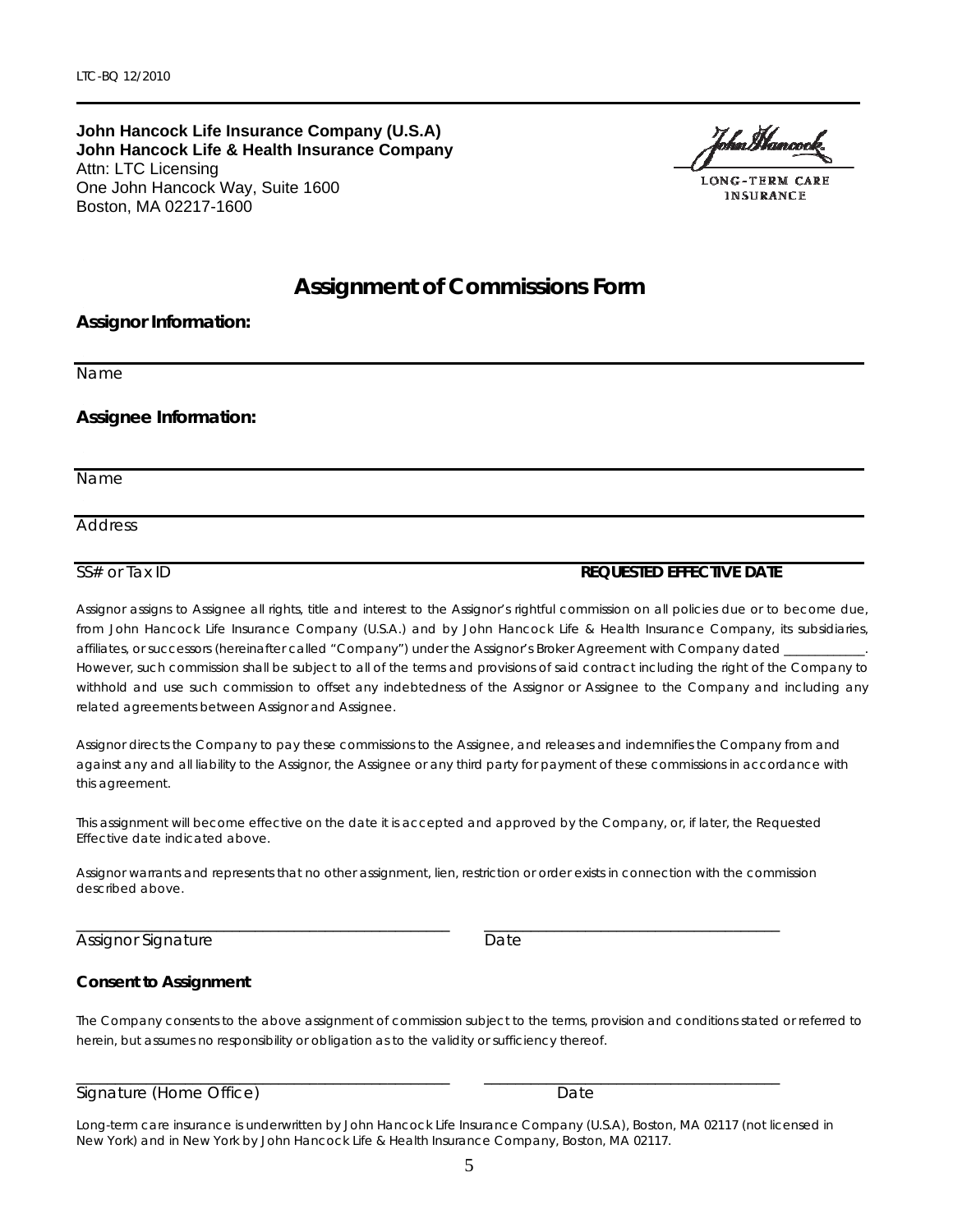JH-LTC 1544 12/2009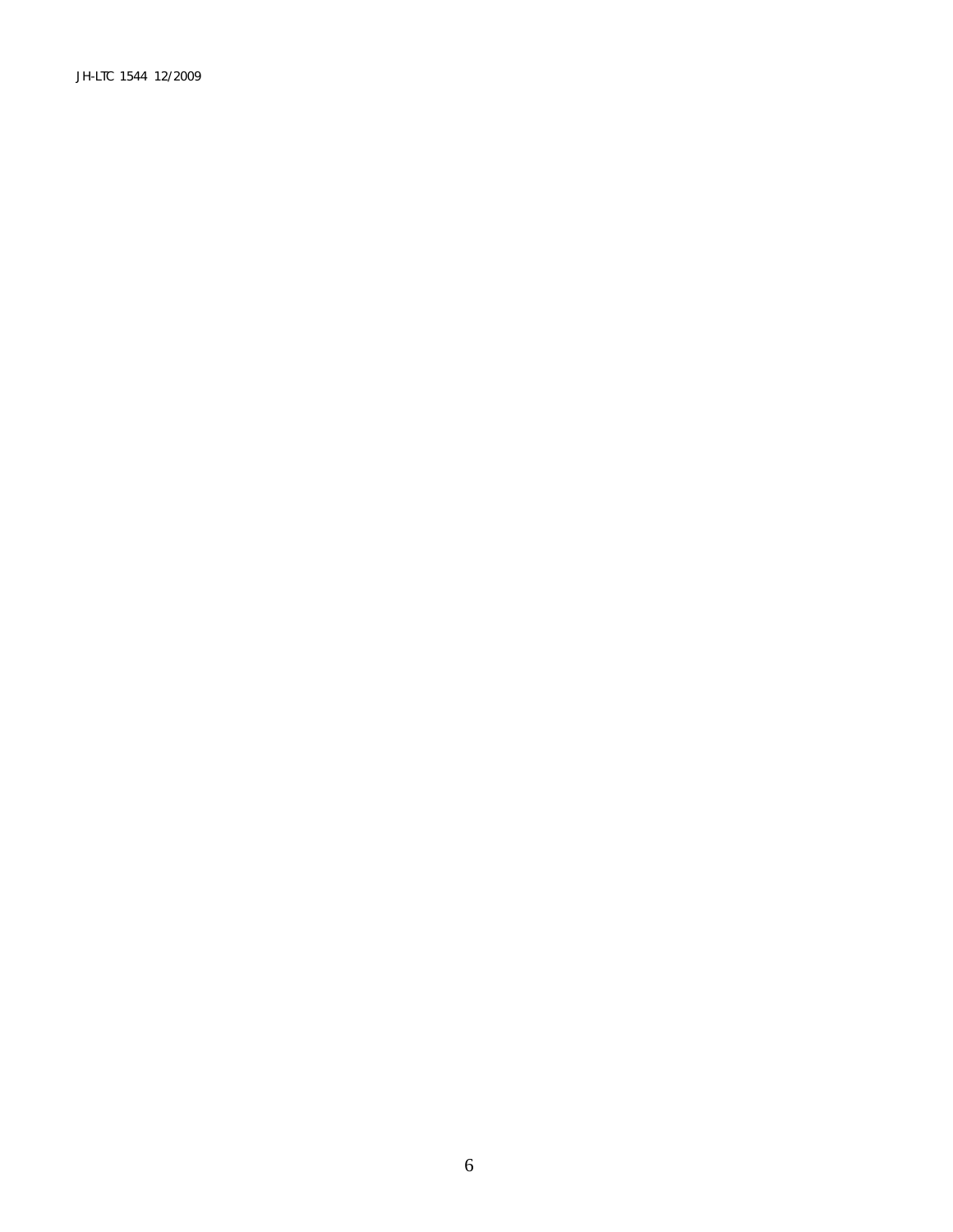John Mancoci

LONG-TERM CARE **INSURANCE** 

# **Broker Contract**

John Hancock Life Insurance Company (U.S.A) John Hancock Life & Health Insurance Company

Name of Broker

LTC-1006 Brk 12/2009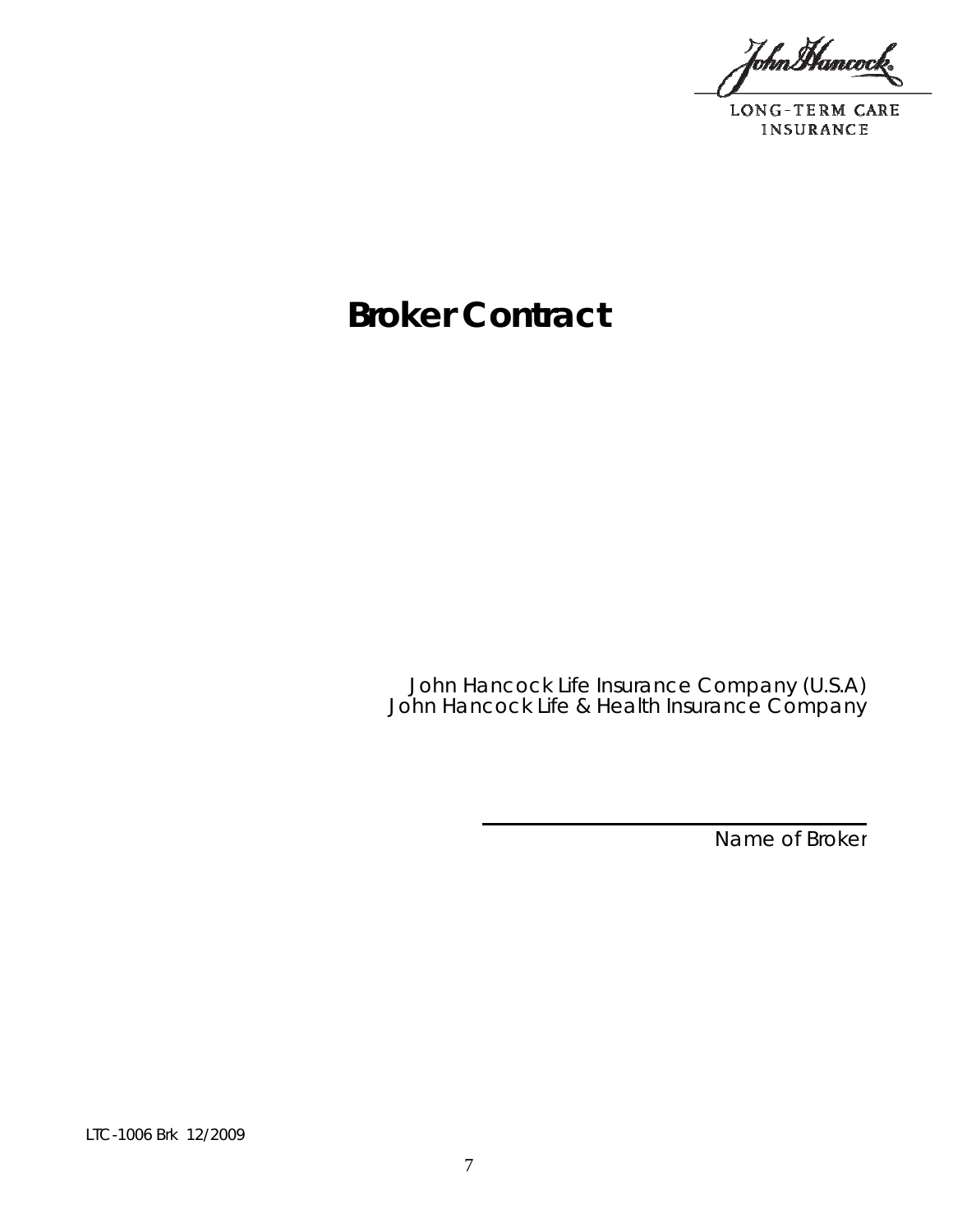This Agreement is entered into by and between John Hancock Life Insurance Company (U.S.A) and John Hancock Life & Health Insurance Company (hereinafter referred to as "John Hancock" or "Hancock") and

\_\_\_\_\_\_\_\_\_\_\_\_\_\_\_\_\_\_\_\_\_\_\_\_\_\_\_\_\_\_\_\_\_\_\_\_\_ \_\_\_\_\_\_\_\_\_\_\_\_\_\_\_\_\_\_\_\_\_\_\_\_\_\_\_\_\_\_\_\_\_\_\_\_

Broker Name) **(Social Security Number)** (Social Security Number) (hereinafter referred to as "Broker")

*WHEREAS*, John Hancock wishes to increase the scope of its marketing system for its long-term care insurance products; and

*WHEREAS*, Broker wishes to market these products; and

*WHEREAS*, the parties intend to treat each other in a fair and equitable manner and develop a mutually beneficial relationship, the parties now agree as follows:

# **I. RESPONSIBILITIES OF THE BROKER**

- A. **General**. Broker agrees to procure applications for long-term care insurance products made available through John Hancock, but only in those states in which the Broker is in compliance with all applicable regulatory licensing and training requirements at the time of solicitation. John Hancock retains sole discretion to determine in which states the John Hancock insurance products may legally be sold. The policies and certificates issued as a result of applications procured by Broker while this contract is in force shall be referred to as "policies."
- B. **Premiums**. Broker will treat money received or collected for John Hancock as property held in trust, and will promptly remit such money to John Hancock's Home Office, in accordance with the procedures established by John Hancock and without deducting or retaining any commission without express written consent of John Hancock. Broker is authorized to collect only the initial payment for any policy issued upon applications solicited by Broker.
- C. **Delivery of Applications and Policies**. Broker will deliver to John Hancock all applications procured hereunder without undue delay. Broker will also ensure proper delivery and servicing by Broker of the policies according to applicable laws, regulations and John Hancock policies.
- D. **Compliance**. Broker will comply with the underwriting and issue requirements of John Hancock and the applicable federal and state insurance laws, regulations, and requirements. Such laws, regulations and requirements include, but are not limited to, those pertaining to client funds, privacy and confidentiality, licensing, rebating, replacements, solicitation and advertising.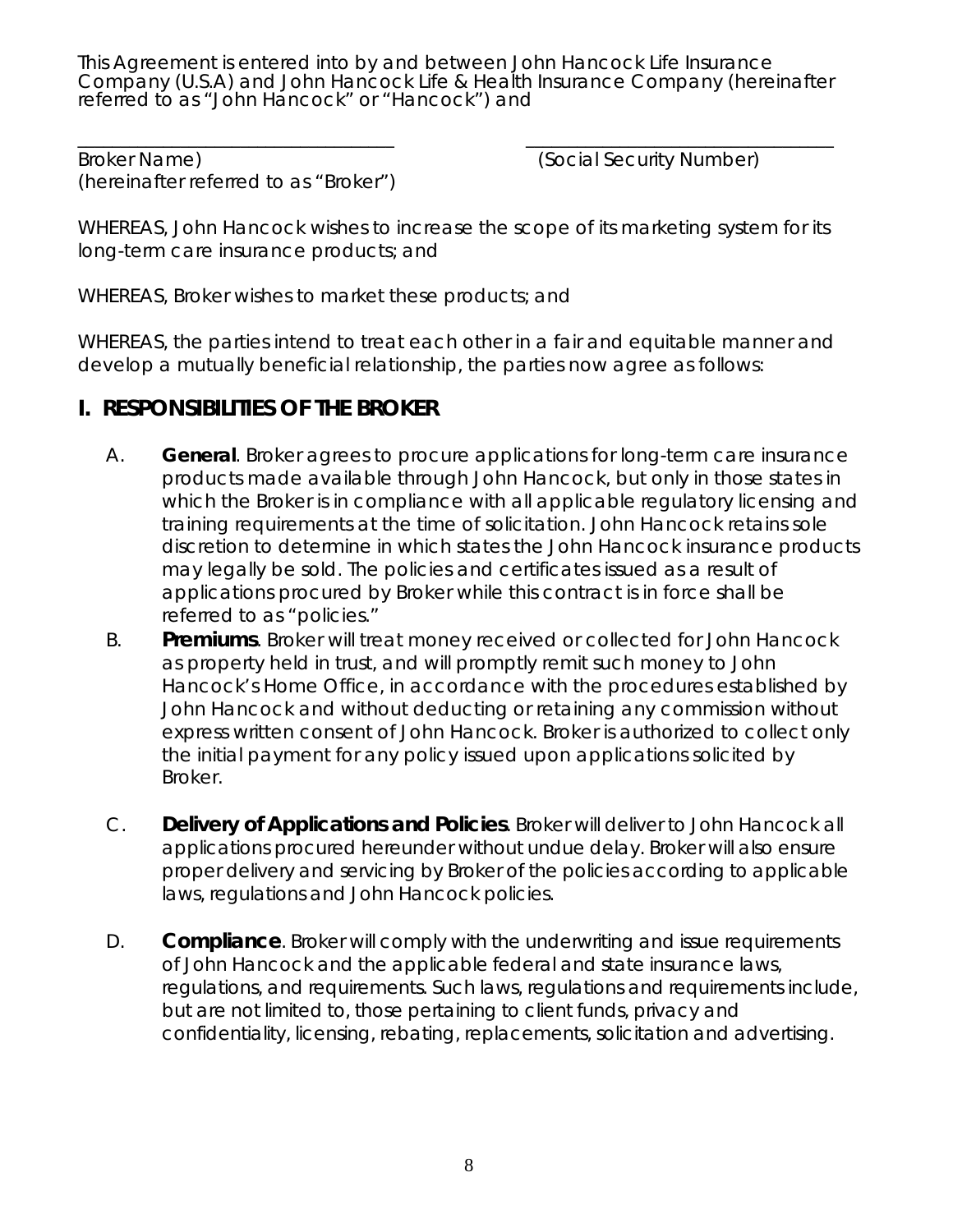- E. **Books and Records**. Broker will maintain, in a manner and form reasonably required by John Hancock, true and correct records and books of account of all transactions under this and all previous contracts with John Hancock, and shall cooperate with John Hancock in audits of such records and books of account as may be reasonably requested by John Hancock. Broker will also hold and preserve all papers, books, files, correspondence and records of all kinds which at any time shall come into the Broker's possession or control relating to transactions by or for John Hancock, and upon request shall provide to John Hancock copies of such documents, or where reasonably required by John Hancock as in connection with any internal investigations or official proceedings, the original documents. All records maintained by Broker hereunder and all brochures, rate manuals, forms and other point-of-sales materials furnished to Broker by John Hancock are and will remain the property of John Hancock. Broker will return any such material to John Hancock promptly upon termination of this Agreement, and will destroy or return to John Hancock, at John Hancock's option, any such material if outdated.
- F. **Cooperation**. Broker will cooperate fully in any insurance or other regulatory inquiry, investigation or proceeding, any judicial proceeding or any consumer complaint arising in connection with one or more activities contemplated by this contract.
- G. **Advertising**. Broker will use only books, canvassing materials, or advertising materials relating to products marketed pursuant to this Agreement which are furnished or approved in advance by John Hancock.
- H. **Indemnification**. Broker will indemnify and save John Hancock, its directors, officers and employees, harmless from and against all losses, expenses, costs, damages, fines, assessments and liability (including reasonable attorneys' fees) arising out of or alleged to have arisen out of any act, error or omission of Broker or Broker's employee in connection with this Agreement.
- I. **Trademarks**. Broker will not display or use any of John Hancock's trade names, logos, trademarks, trade devices, service marks, symbols, codes, specifications, abbreviations or registered marks (hereinafter referred to collectively as "Marks") other than in connection with the promotion of the policies pursuant to this Agreement. Any use by Broker of the Marks shall be submitted to John Hancock for prior written approval. Upon termination of this Agreement, all rights or privileges of Broker to use the Marks in any manner shall expire, and Broker shall discontinue the use of the Marks.
- J. **Market Conduct Manual**. Broker will comply in full with the requirements set forth in the Market Conduct Booklet attached as *Appendix I* hereto and incorporated herein by reference and with updates and revisions to the Booklet that are sent to Broker.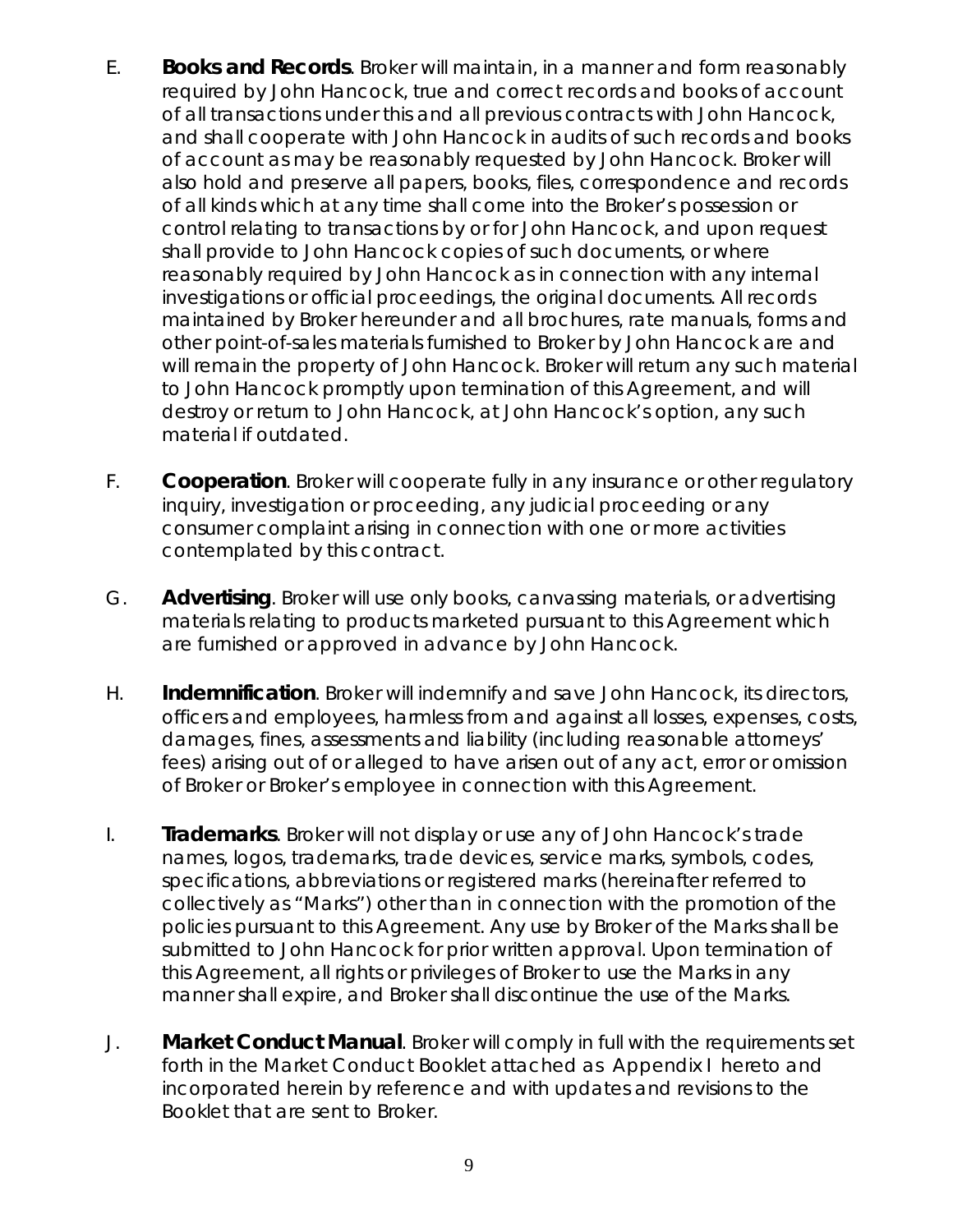# **II. LIMITATION OF AUTHORITY**

# **Broker shall have no power or authority other than as herein expressly granted. Without limiting the generality of the foregoing, Broker expressly agrees not to:**

- A. Recruit and recommend for appointment by John Hancock other brokers to sell long-term care insurance policies of John Hancock.
- B. Bind John Hancock to any risk without John Hancock's express, written authorization to do so or otherwise bind John Hancock by any promise or agreement or waiver of rights; incur any debt, expense, or liability for which John Hancock may be liable; or receive any money due or to become due to John Hancock except first premium on applications or policies and except where John Hancock otherwise agrees in writing, in which case such payments must be in United States currency.
- C. Deliver any policy if Broker is aware that any person proposed for insurance is not in the same condition of health, habits, or occupation, or if any other facts are not as represented in the application, unless a conditional receipt was issued at the time of taking the application.
- D. Make, modify, discharge, extend or waive rights under any policy, or bind John Hancock by making any promises or waiving rights respecting any policy.
- E. Directly or indirectly, pay, allow or give (or offer to do so) any rebate of premium or any part of Broker's commission, or any special advantage in the dividends or other benefits to accrue, or any valuable consideration or inducement whatever not specified in the policy, except that rebate of part of Broker's commission is permissible where in conformance with State law.
- F. Extend the time for the payment of any premium or indebtedness due John Hancock.
- G. Receive any money for John Hancock except as may be authorized by John Hancock herein or elsewhere expressly in writing.
- H. Withhold or convert any monies, securities, policies or receipts belonging to John Hancock; withhold any portion of a collected premium as commission without John Hancock's prior written consent.
- I. Withhold from John Hancock any applications for insurance.
- J. Participate in a systematic effort to cause the replacement, lapse or cancellation of John Hancock policies. John Hancock may withhold commission due during its or another entity's investigation of such a systematic effort. This provision shall survive the termination of this Agreement.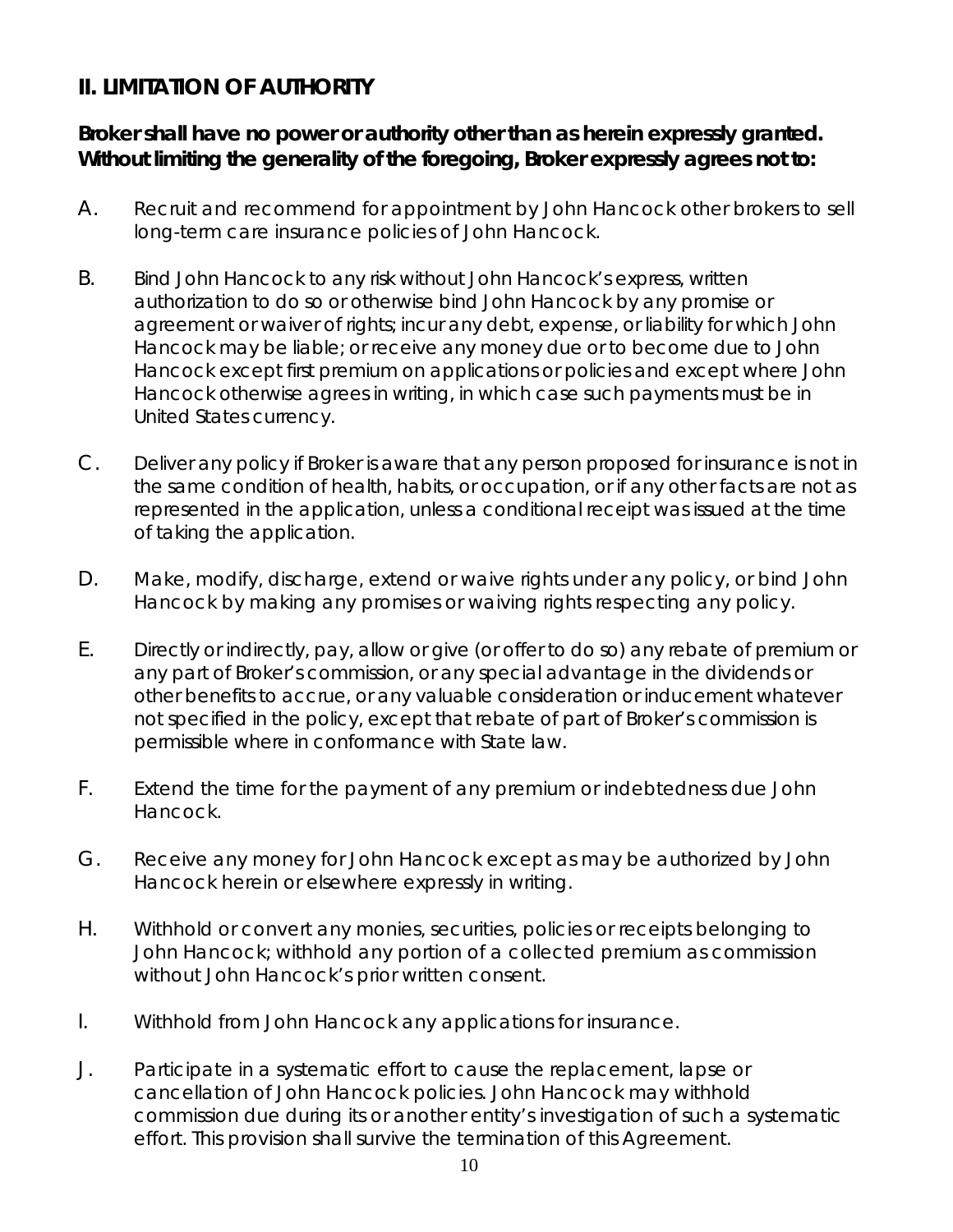# **II. LIMITATION OF AUTHORITY**

# **Broker shall have no power or authority other than as herein expressly granted. Without limiting the generality of the foregoing, Broker expressly agrees not to:**

- A. Recruit and recommend for appointment by John Hancock other brokers to sell long-term care insurance policies of John Hancock.
- B. Bind John Hancock to any risk without John Hancock's express, written authorization to do so or otherwise bind John Hancock by any promise or agreement or waiver of rights; incur any debt, expense, or liability for which John Hancock may be liable; or receive any money due or to become due to John Hancock except first premium on applications or policies and except where John Hancock otherwise agrees in writing, in which case such payments must be in United States currency.
- C. Deliver any policy if Broker is aware that any person proposed for insurance is not in the same condition of health, habits, or occupation, or if any other facts are not as represented in the application, unless a conditional receipt was issued at the time of taking the application.
- D. Make, modify, discharge, extend or waive rights under any policy, or bind John Hancock by making any promises or waiving rights respecting any policy.
- E. Directly or indirectly, pay, allow or give (or offer to do so) any rebate of premium or any part of Broker's commission, or any special advantage in the dividends or other benefits to accrue, or any valuable consideration or inducement whatever not specified in the policy, except that rebate of part of Broker's commission is permissible where in conformance with State law.
- F. Extend the time for the payment of any premium or indebtedness due John Hancock.
- G. Receive any money for John Hancock except as may be authorized by John Hancock herein or elsewhere expressly in writing.
- H. Withhold or convert any monies, securities, policies or receipts belonging to John Hancock; withhold any portion of a collected premium as commission without John Hancock's prior written consent.
- I. Withhold from John Hancock any applications for insurance.
- J. Endorse or present for collection any check, draft or other instrument made payable to John Hancock.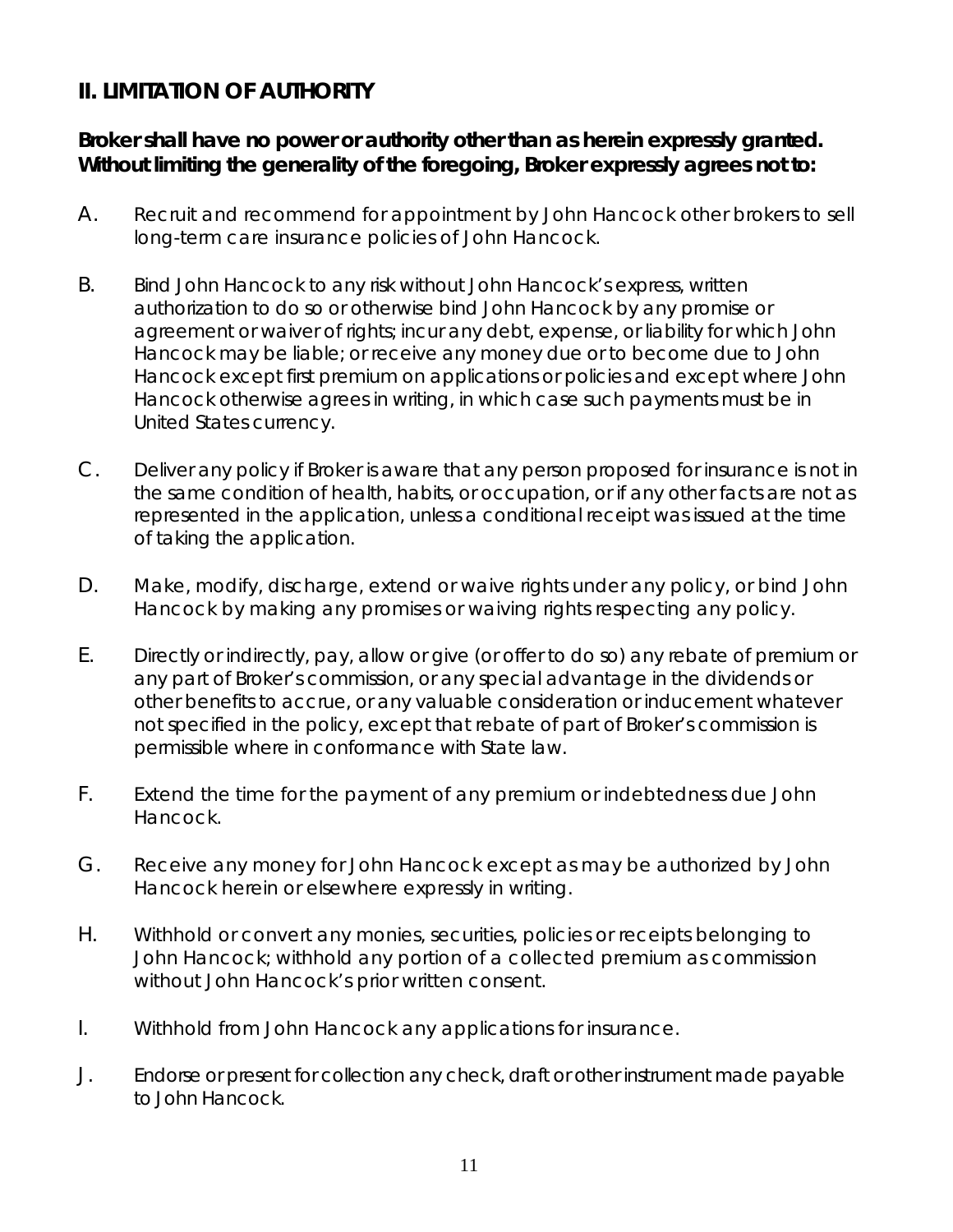K. Participate in a systematic effort to cause the replacement, lapse or cancellation of John Hancock policies. John Hancock may withhold commission due during its or another entity's investigation of such a systematic effort. This provision shall survive the termination of this Agreement.

# **III. COMPENSATION**

# **Compensation shall be paid to the Broker as follows:**

- A. **Commission to Broker**. John Hancock shall pay to Broker compensation on policies procured under this contract at the rates set forth in the Commission Schedule in effect on the effective date of the policies to which they relate. The Commission Schedule as of the effective date of this Agreement is attached hereto. No compensation shall be earned or payable until the premium is received in cash or credited by John Hancock, the policy is placed in force, and commissions have been authorized according to the normal accounting procedures of John Hancock. Commission is not payable on increases in premium due to premium rate increases implemented by John Hancock.
- B. **Premium and Product Changes**. John Hancock reserves the right to modify, discontinue or withdraw any plan of insurance in any jurisdiction and to fix the compensation on plans not included in the Commission Schedule which is now or may hereafter be issued by John Hancock. John Hancock shall be entitled to change the premium rates or dividends on any of its products at any time.
- C. **Changes to Commission Schedule**. John Hancock reserves the right to change the Commission Schedule thirty days following written notice to Broker. Any such change shall not apply with respect to policies issued based on applications taken prior to the effective date of such change.
- D. **Premium Refunds and Uncollected Premium**. If John Hancock shall for any reason waive or refund any premium, Broker shall have no right to commissions on such premium, and shall promptly pay to John Hancock the full amount received on account thereof. If John Hancock for any reason pays to Broker a commission in advance of the payment of the premium and the premium is not subsequently collected from the policyowner, Broker shall repay such commission to John Hancock.
- E. **Replacement Policies**. The amount, if any, and the time of payment of commission on replacements, changes, conversions, exchanges, premiums paid in advance, policies issued on a "guaranteed issue" basis, and other special cases and programs shall be governed by John Hancock's underwriting and administrative rules in effect as of the effective date of the policies to which they relate.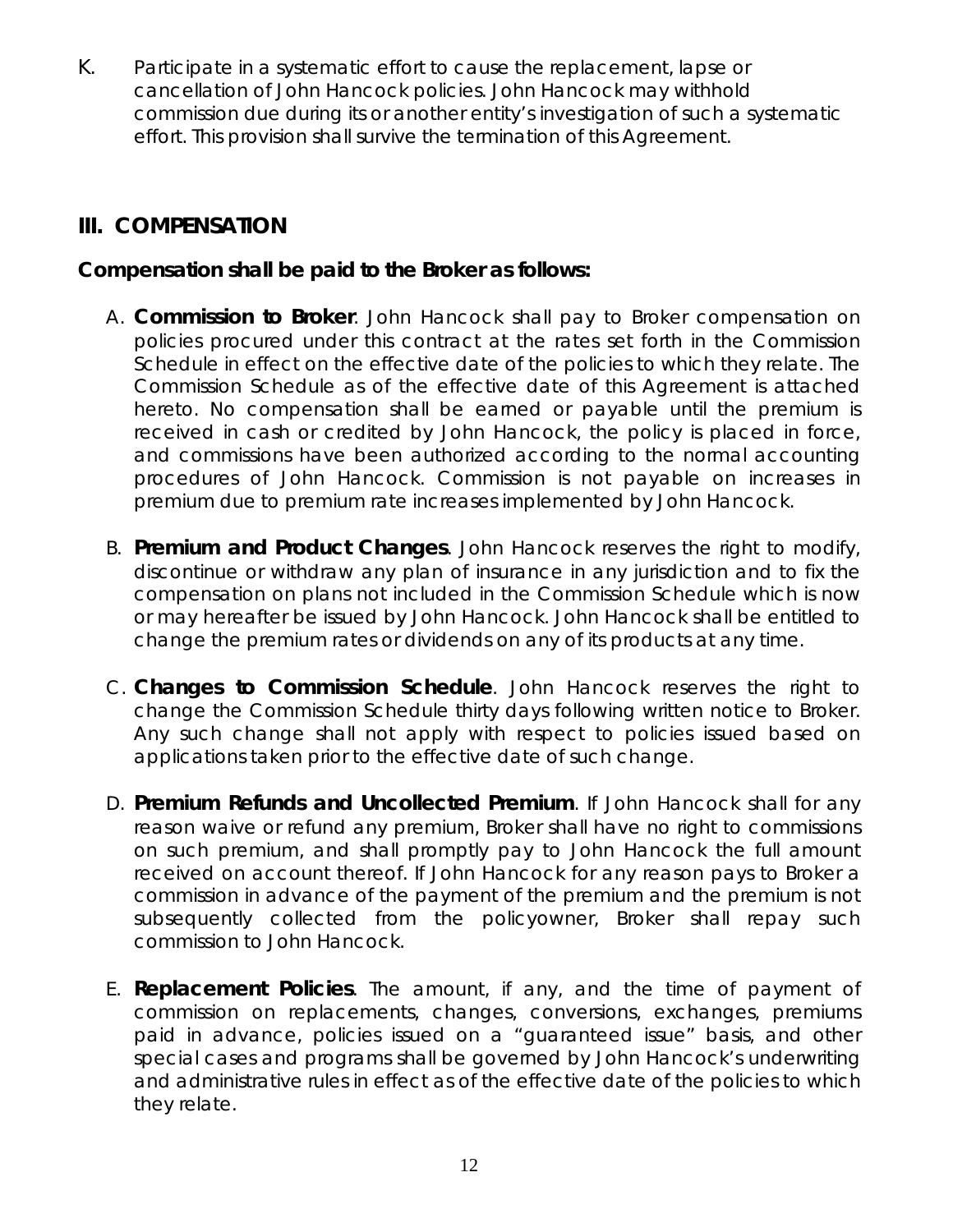F. **Vested Commission**. Commissions payable hereunder shall be vested. Any commission due and payable on or after Broker's death shall be paid to Broker's estate except as otherwise provided in Paragraph V.B. hereof.

# **IV. GENERAL PROVISIONS**

- A. **Assignment**. Broker may not assign the rights to procure insurance applications or be relieved of the obligations of the Broker under this contract without John Hancock's prior written consent. John Hancock reserves the John Hancock reserves the right to assign this Agreement to a third party.
- B. **Indebtedness**. Any advance, debit balance, loan or extension of credit which Broker at any time and in any manner may secure from John Hancock constitutes an indebtedness to John Hancock. If any check or draft of Broker used to transfer monies to John Hancock is dishonored upon presentment for payment, the amount thereof shall constitute an indebtedness of Broker to John Hancock. The entire indebtedness of Broker to John Hancock as recorded in John Hancock's records may be deemed due and payable in full to John Hancock at any time. Broker is responsible for any costs, including but not limited to attorney fees and other collection expenses, incurred by John Hancock in connection with the recovery from Broker of any indebtedness of Broker to John Hancock. Broker hereby grants to John Hancock a first security interest in all commission and other compensation becoming due hereunder to secure any indebtedness of Broker to John Hancock. John Hancock may at any time apply commission payable to Broker hereunder or any other monies payable to Broker by John Hancock or by to reduce any such outstanding indebtedness.
- C. **Independent Contractor**. Broker shall be free to exercise independent judgment as to the time, place and means of performing all acts under this contract, but shall be guided by such general business conduct rules as may be adopted by John Hancock. The relationship of Broker to John Hancock shall be that of an independent contractor. Nothing in this contract shall be construed to create the relationship of employer and employee between John Hancock and Broker or Broker's employees.
- D. **No Waiver**. Failure of John Hancock or Broker to insist upon strict compliance with any of the conditions of this contract shall not be construed as a waiver of any such conditions.
- E. **Amendment or Modification**. This agreement may be amended by written notice from a duly authorized officer of John Hancock to Broker. No such amendment shall affect commission payable with respect to any policy issued based on applications taken prior to the effective date of such change.
- F. **No Inducement To Lapse**. During the term of this contract and following its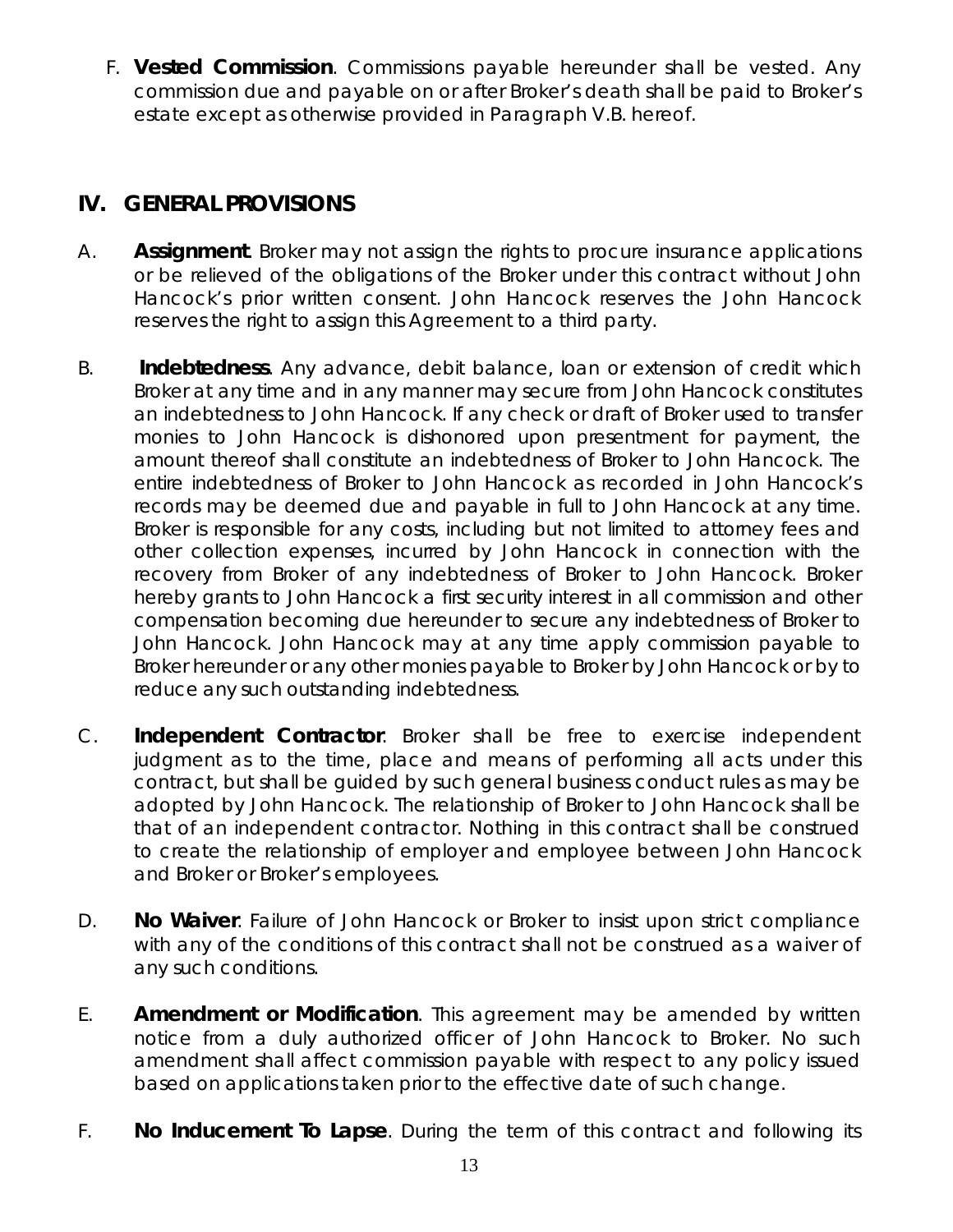termination, Broker shall not directly or indirectly attempt to cause any policyholders or contract holders who purchased policies through Broker pursuant to this contract, to cancel, lapse or fail to renew such policies or contracts. Violation of the above may be enjoined by any legal means available to John Hancock, and John Hancock shall be entitled to recover from Broker compensatory damages and all costs and expenses incurred in connection with such litigation, including all attorneys' fees.

- G. **Governing Law and Arbitration**. This contract will be construed under and governed by the laws of the Commonwealth of Massachusetts, without regard to its conflicts of law doctrine. Any controversy or claim arising out of or relating to this contract, or the breach thereof, will be settled by arbitration by the American Arbitration Association held in Boston, Massachusetts, in accordance with Rules then obtaining of such Association, and judgment upon the award rendered by the arbitrator(s) may be entered in any court having jurisdiction thereof. Should arbitration not apply to resolution of any default or breach of this Agreement by reason of law, the parties shall have recourse to all available rights and remedies at law or in equity. All of the available rights and remedies shall be cumulative and may be exercised singularly or concurrently. In no event shall either party be liable for punitive, incidental, indirect, special or consequential damages, or for loss of profits, or for the procurement of substitute products and services, even if the other party has been advised of the possibility of such damages.
- H. **Notices**. A written notice shall be effective under this contract as follows: (a) if given by John Hancock to Broker, by delivery thereof to Broker, or by mailing thereof addressed to Broker at Broker's last known office address, (b) if given by Broker to John Hancock, by delivery or by mailing such notice addressed to: John Hancock Long-Term Care, 200 Berkeley Street, Boston, MA 02117, Attn: Senior Vice President-Sales.
- I. **Investigation**. While any portion of this Agreement is in effect, Broker hereby grants to John Hancock the right to request a credit report or criminal background check or other investigation on Broker.

# **V. TERMINATION**

- A. **When Termination Occurs**. This contract, together with any and all appendices, supplements or schedules, and any appointments and/or licenses extended to Broker, shall terminate at the earlier of the following:
	- 1. Thirty-one days following written notice by either party to the other Termination may be effected under this paragraph with or without cause.
	- 2. Broker's death or total disability, the existence and commencement of total disability to be determined by John Hancock in its sole discretion.
	- 3. Immediately and automatically without notice if Broker has not produced at least one issued policy during any twelve (12)-month period.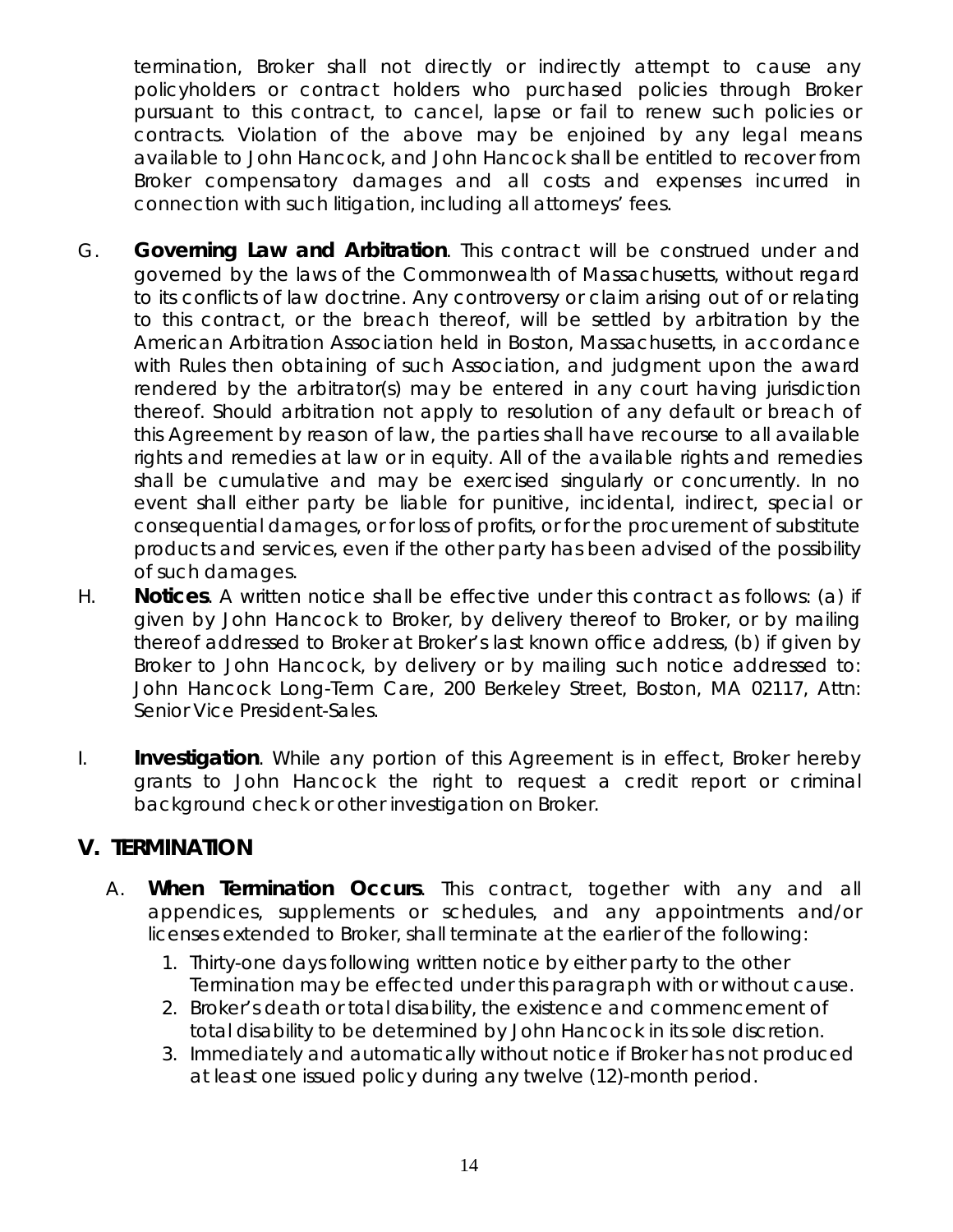- 4. Immediately by John Hancock for cause attributable to Broker including, without limitation, any of the following acts:
	- i. any act of fraud, dishonesty, misappropriation or withholding of funds;
	- ii. any material sales practice or market conduct violation as determined by John Hancock in accordance with its published guidelines;
	- iii. inducing or attempting to induce a John Hancock policyholder to cancel or to replace a John Hancock policy with that of another Company;
	- iv. failure to repay any indebtedness to John Hancock within sixty (60) calendar days;
	- v. violation of the laws, regulations or rules of any jurisdiction in which the Broker operates, or of any governmental authority exercising jurisdiction over the Broker;
	- vi. failure to comply with the policies and procedures of John Hancock including, without limitation, acceptance of premium payments made payable to anyone other than John Hancock;
	- vii. failure to maintain required insurance licensure; or
	- viii. filing of bankruptcy proceedings or, if Broker is a corporation, dissolution of the corporation;
	- ix. a production level such that the total compensation payable to Broker hereunder in any consecutive twelve (12)-month period is less than six hundred fifty dollars (\$650).
- B. **Commission After Termination With Cause**. Termination under Paragraph V.A.4. or any post-termination act that falls within any one of the acts described in Subparagraph V.A.4.i through V.A.4.v inclusive may, at John Hancock's option, result in revocation of all commission which may be due under this Agreement on or after the date of termination of this Agreement. This provision shall survive the termination of this Agreement.
- C. **Post-Termination Cooperation**. Subsequent to the termination of this contract, both parties agree to provide ongoing administrative support with respect to all policies sold under this contract and in existence as of the date of its termination in the same form and at the same level as was required prior to the termination.
- D. **Survival After Termination**. The provisions under this section, as well as any other provisions of this contract which expressly continue or by their nature should continue in order to properly service the business procured under this Agreement, respond to post-termination consumer complaints, comply with applicable laws and regulations, and enable each party to fulfill obligations to the other which were incurred prior to the termination of this contract, shall survive any termination of this contract.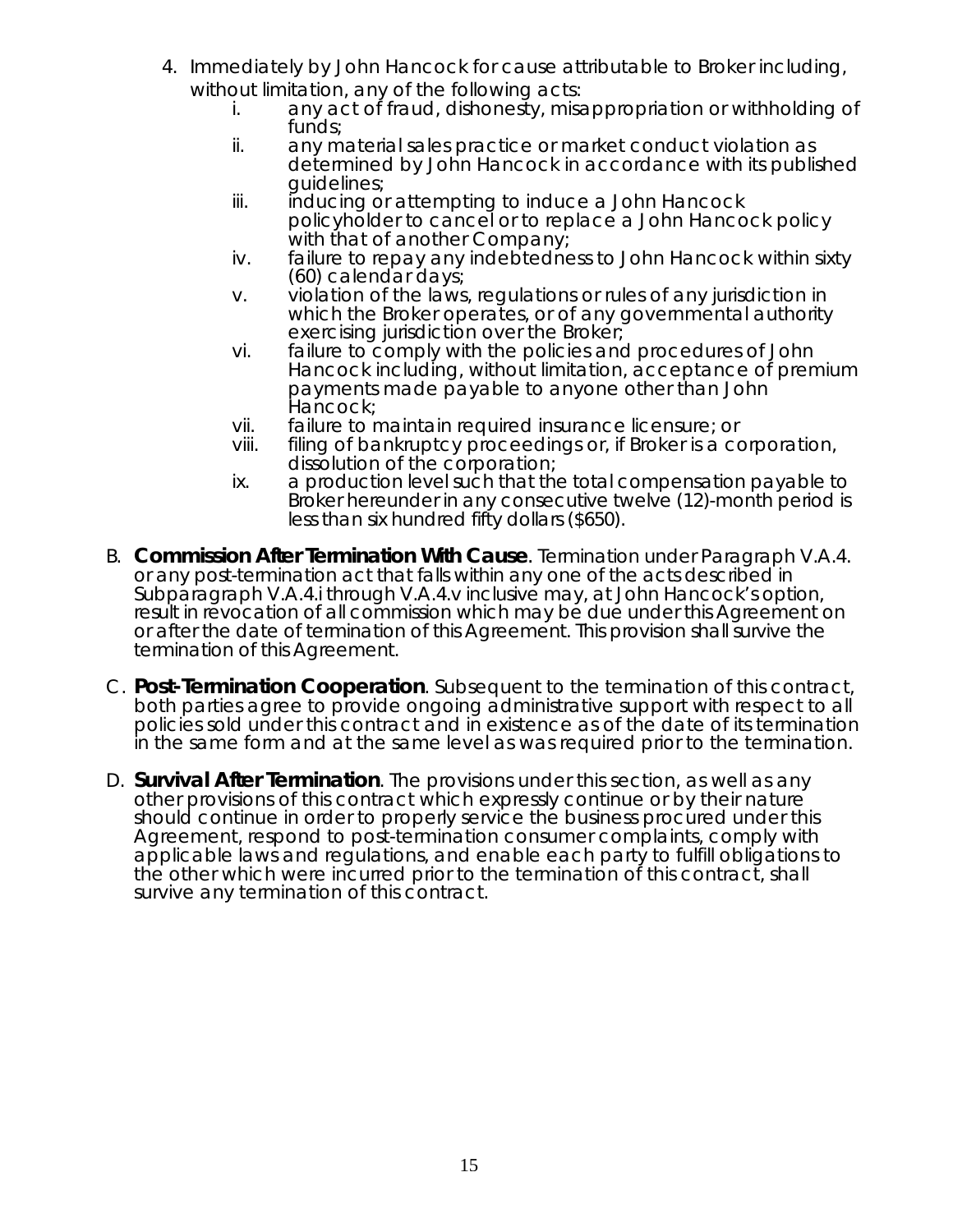# **VI. REAPPOINTMENT**

**Listed below are the circumstances under which John Hancock may agree to reappoint a Broker, it being understood that John Hancock retains the right to decline to reappoint a Broker under any and all circumstances:**

- A. **Termination With Cause**. If John Hancock terminates Broker's Managing General Agent or General Agent with cause, John Hancock may accept reappointment of Broker with another agent organization immediately.
- B. **Termination Without Cause**. If John Hancock terminates Broker's Managing General Agent or General Agent without cause, John Hancock may accept reappointment of Broker from another agent organization after a period of thirty (30) days has passed from the date of John Hancock's termination notice, or immediately if Broker's Managing General Agent and General Agent, as applicable, provide written consent for John Hancock to accept such reappointment.
- C. **Failure To Produce**. If Broker has not sold any policies for a period of one hundred eighty (180) days, John Hancock may accept reappointment of Broker with another agent organization immediately.
- D. **Broker Request**. If Broker requests to be reappointed with another agent organization, John Hancock may accept reappointment of Broker after ninety (90) days has passed from the date of that request or immediately if Broker's Managing General Agent and General Agent, as applicable, provide written consent for John Hancock to accept such reappointment.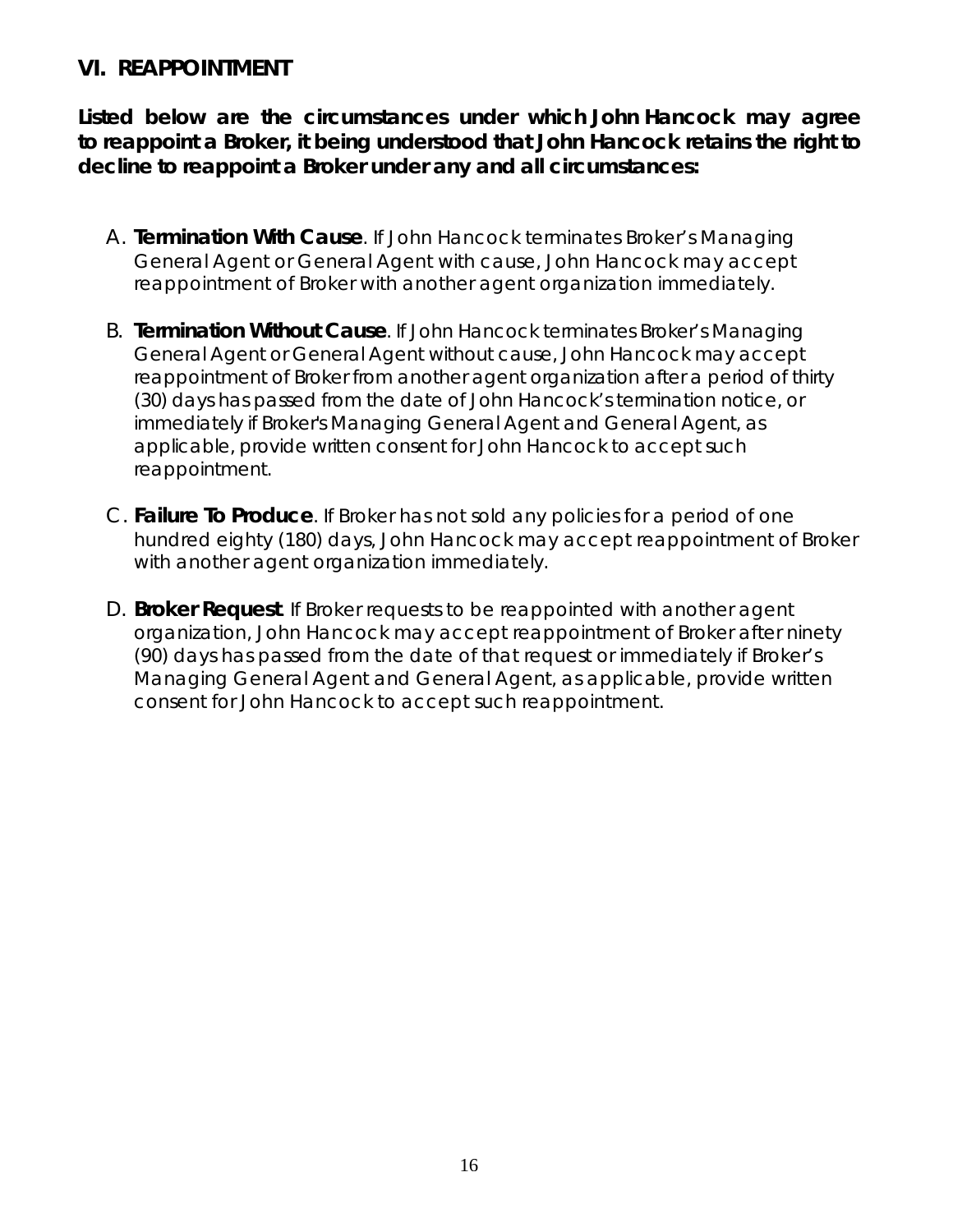*IN WITNESS WHEREOF*, Broker and John Hancock, have caused this contract to be executed and effective as of the dates indicated below.

**Broker agrees that this Agreement will take effect as indicated by John Hancock below.** 

\_\_\_\_\_\_\_\_\_\_\_\_\_\_\_\_\_\_\_\_\_\_\_\_\_\_\_\_\_\_\_\_\_\_\_\_\_\_\_\_\_\_\_\_\_\_\_\_\_\_ \_\_\_\_\_\_\_\_\_\_\_\_\_\_\_\_\_

Executed by Broker

(Broker Name)

(Signature) (Date)

\_\_\_\_\_\_\_\_\_\_\_\_\_\_\_\_\_\_\_\_\_\_\_\_\_\_\_\_\_\_\_\_\_\_\_\_\_\_\_\_\_\_\_\_\_\_\_\_\_\_ \_\_\_\_\_\_\_\_\_\_\_\_\_\_\_\_\_

**Executed on Behalf of John Hancock Life Insurance Company (U.S.A.) John Hancock Life & Health Insurance Company** 

\_\_\_\_\_\_\_\_\_\_\_\_\_\_\_\_\_\_\_\_\_\_\_\_\_\_\_\_\_\_\_\_\_\_\_\_\_\_\_\_\_\_\_\_\_\_\_\_\_\_

\_\_\_\_\_\_\_\_\_\_\_\_\_\_\_\_\_\_\_\_\_\_\_\_\_\_\_\_\_\_\_\_\_\_\_\_\_\_\_\_\_\_\_\_\_\_\_\_\_\_

(Name)

(Signature) (Date)

This Agreement shall take effect as of \_\_\_\_\_\_\_\_\_\_\_\_\_.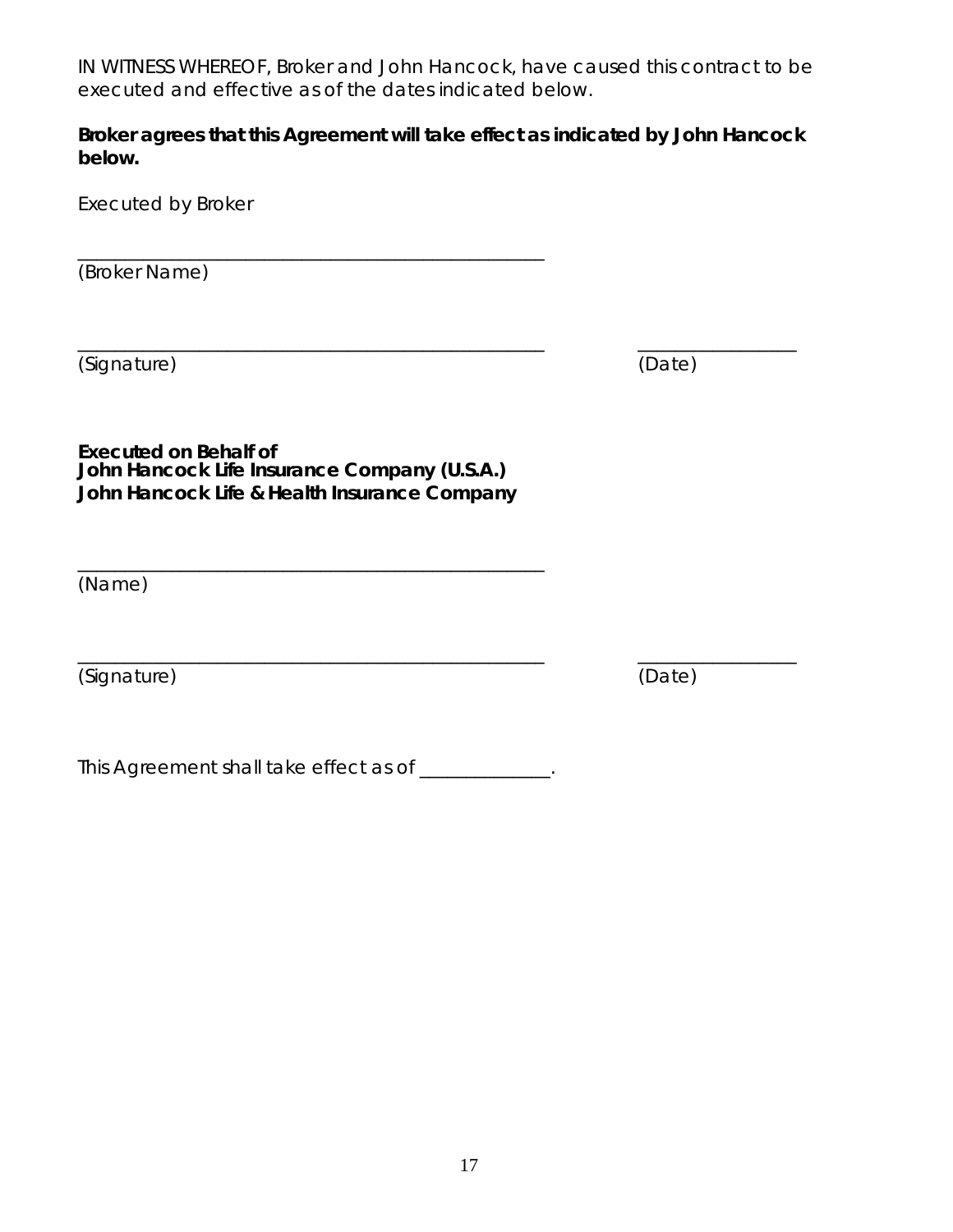# **Commission Schedule**  <attach here>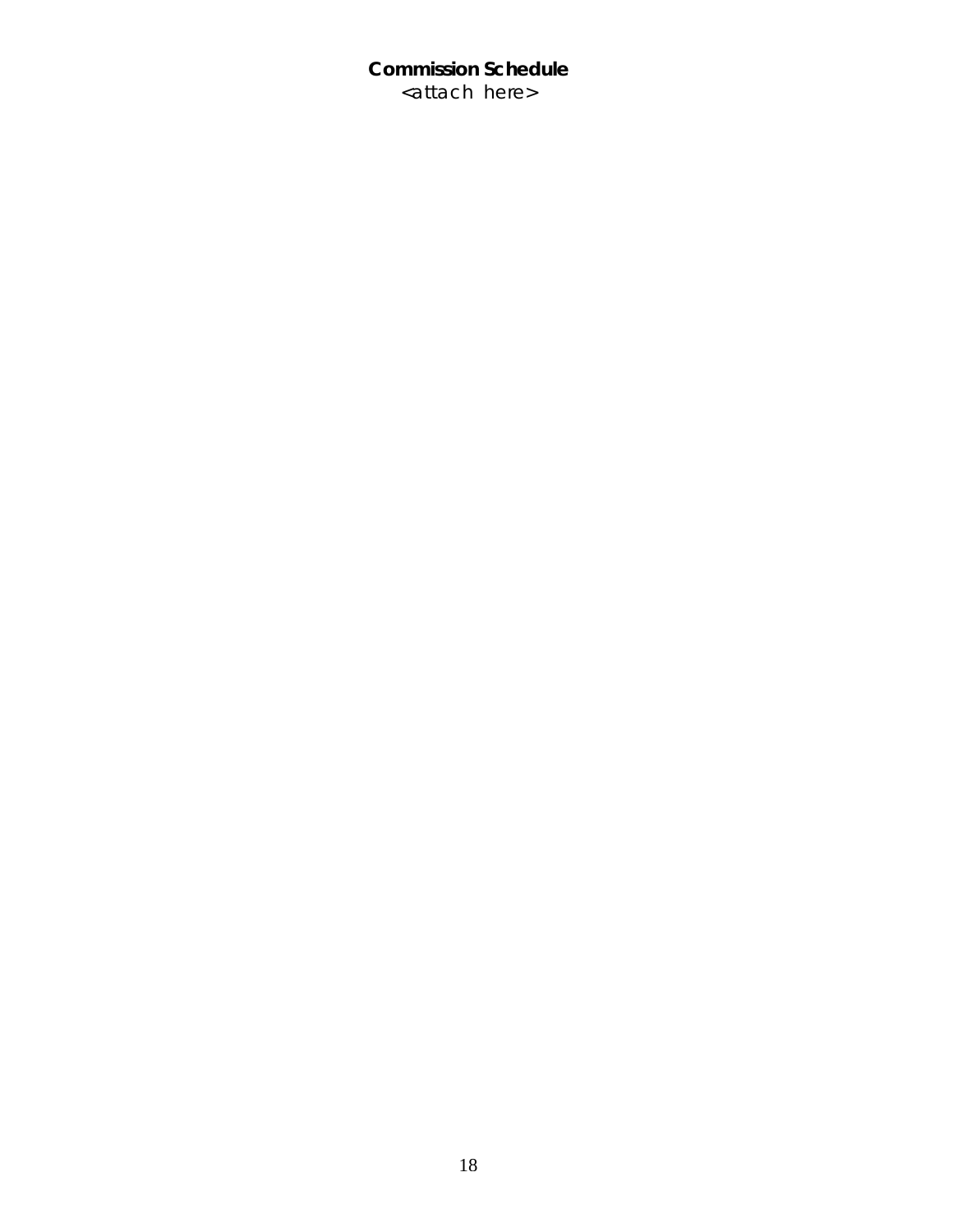

# **Authorization for Direct Deposit for Commission Payment**

#### **Please select one**

 $\Box$  Set-up new  $\Box$  Change existing  $\Box$  Cancel

#### **Return completed form to:** John Hancock LTC Licensing

200 Berkeley Street, B-5-1 Boston, MA 02117 Fax:617-450-8057 Email: mgalicensing@jhancock.com

### **Form Instructions**

- **1.** All fields are required for processing.
- **2.** Attach a copy of a voided check if you are using a checking account.
- **3.** One form is required for each Social Security Number (SSN) or Tax Identification Number (TIN). All agent numbers associated with the SSN/TIN will be paid to the selected account via direct deposit.
- **4.** The funds can only be deposited to one account.

**PAYEE** (Party for whom direct deposit is being requested)

| <b>CONTACT INFORMATION</b> (This party will be contacted with any questions) |  |  |  |  |  |
|------------------------------------------------------------------------------|--|--|--|--|--|
|                                                                              |  |  |  |  |  |
|                                                                              |  |  |  |  |  |
|                                                                              |  |  |  |  |  |
| <b>BANK INFORMATION</b>                                                      |  |  |  |  |  |
|                                                                              |  |  |  |  |  |

Bank Name & Address

Bank Transit/Routing Number Checking Account Number

(Attach a copy of a voided check)

I/We, the undersigned, hereby authorize John Hancock to initiate:

- 1. To deposit the payment of any commissions/bonuses to my account at the financial institution named above.
- 2. Make any necessary debit entries and adjustments to correct entries made in error.

If the agent is also a policyholder, we may pay claims/refunds using the same account as we do for commission payments.

This authorization is to remain in full force and in effect until John Hancock has received advance notification in writing from me/us of its termination or a new signed authorization form.

I/We understand that such notification and new authorization must be provided and received by John Hancock in such time and such manner as to afford John Hancock a reasonable opportunity to act on them.

I/We understand that John Hancock assumes no cost of any nature which may be charged to, or incurred by, the payee's checking account.

I/We understand that failure to notify John Hancock of an account change may cause my automatic deposit to be delayed or returned unprocessed by my financial institution.

**If you change your financial institution and/or account number, you must fill out a new Direct Deposit Authorization Form.**

I/We accept all of the above conditions, which I/we have read and fully understand.

Signature of Account Holder The Signature of Joint Account Holder Date

Long-term care insurance is underwritten by John Hancock Life Insurance Company (U.S.A.), Boston, MA 02117 (not licensed in New York) and in New York by John Hancock Life & Health Insurance Company, Boston, MA 02117. LTC-1082 7/10